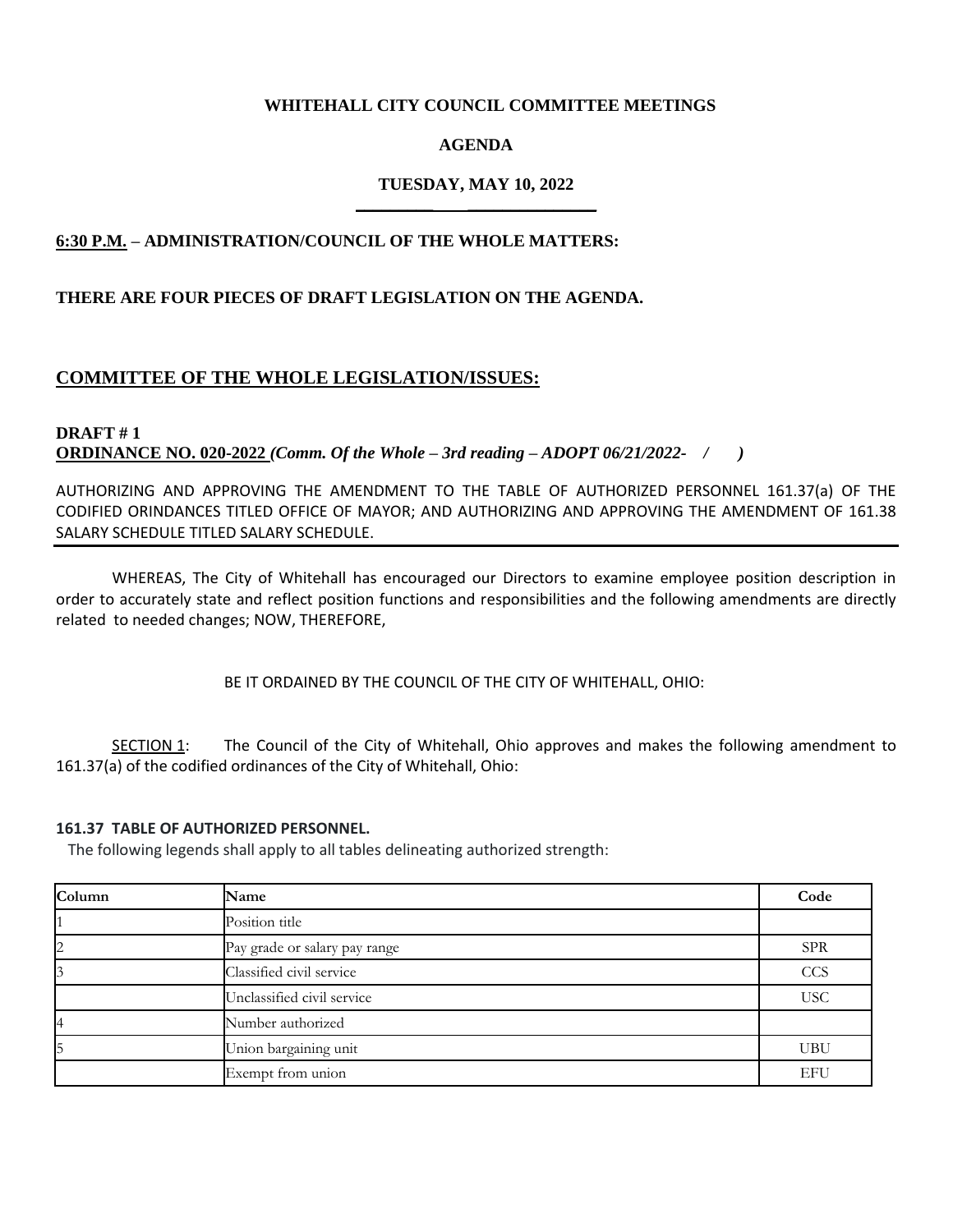(a) Office of the Mayor.

| 1                                           | 2          | 3          |                |            |
|---------------------------------------------|------------|------------|----------------|------------|
| Administrative Assistant to the Mayor       | <b>SPR</b> | <b>UCS</b> |                | <b>EFU</b> |
| Clerk of Court                              | <b>SPR</b> | CCS        |                | <b>EFU</b> |
| Deputy Clerk of Courts                      | $C-19$     | <b>CCS</b> |                | <b>UBU</b> |
| Director of Information Technology          | <b>SPR</b> | <b>UCS</b> |                | <b>EFU</b> |
| System Administrator                        | <b>SPR</b> | <b>UCS</b> |                | <b>EFU</b> |
| Information Technology Support Specialist   | <b>SPR</b> | <b>UCS</b> |                | <b>EFU</b> |
| Full-Time Information Technology Technician | <b>SPR</b> | <b>UCS</b> | 2 <sub>1</sub> | <b>EFU</b> |
| Seasonal Intern                             | <b>SPR</b> | <b>USC</b> |                | <b>EFU</b> |

Section 2: The Council of the City of Whitehall, Ohio approves and make the following amendment to 161.38 of the codified ordinances of the City of Whitehall, Ohio.

| Clerk of Council (hourly)                                                                                                                |                                   | 25.00 to 35.39         |                |  |
|------------------------------------------------------------------------------------------------------------------------------------------|-----------------------------------|------------------------|----------------|--|
| Office Assistant Part-time (hourly)                                                                                                      |                                   | 11.00 to 22.57         |                |  |
| Deputy Auditor (hourly)                                                                                                                  |                                   | 30.10 to 37.41         |                |  |
| Deputy Tax Commissioner (hourly)                                                                                                         |                                   |                        | 28.65 to 41.69 |  |
| Tax Clerk (part-time)                                                                                                                    |                                   | 11.00 to 19.00         |                |  |
| Payroll Specialist (hourly)                                                                                                              |                                   | 20.28 to 33.28         |                |  |
| <b>Accounting Specialist (hourly)</b>                                                                                                    | 2022                              | to 25.11               |                |  |
| Director of Public Service (hourly)                                                                                                      | 2022                              | to 53.00               |                |  |
| Administrative Assistant (hourly)                                                                                                        | 2020                              | 19.30 to 25.99         |                |  |
| Code Enforcement Officer (hourly)                                                                                                        |                                   | 22.00 to 32.75         |                |  |
| Chief Building Official (hourly)                                                                                                         | 2022                              | to 52.00               |                |  |
| Assistant Building Inspector Part-time (hourly)                                                                                          | 2020                              | to 30.00               |                |  |
| Director for Public Safety (salary)                                                                                                      | 2020                              | to 30,000.00           |                |  |
| Assistant City Attorney/Prosecutor (salary)                                                                                              |                                   | to 82,000.00           |                |  |
| Assistant City Attorney, Part-time (salary)                                                                                              | 2022                              | to 44,000.00           |                |  |
| Prosecutor (Part-Time)* (salary)                                                                                                         | 2021                              | to 90,700.00           |                |  |
| * (The salaries of the two part-time prosecutors shall not, in the aggregate, exceed the maximum of the salary range for this position). |                                   |                        |                |  |
| Legal Assistant (hourly)                                                                                                                 | 2020                              | 21.63 to 34.62         |                |  |
| Parks and Recreation Director (hourly)                                                                                                   | 2022                              | to 50.48               |                |  |
| Police Deputy Chiefs<br>(hourly)                                                                                                         | 2022                              | to 70.00               |                |  |
| Police Lieutenant                                                                                                                        | 2022                              | to 62.75               |                |  |
| Assistant Fire Chief (hourly)                                                                                                            | 2022                              | to 70.00               |                |  |
| Chief of Police (hourly)                                                                                                                 | 2022                              | to 75.00               |                |  |
| Chief of Fire (hourly)                                                                                                                   | 2022                              | to 75.00               |                |  |
| <b>Analyst Supervisor</b>                                                                                                                | 2021                              | to 38.00               |                |  |
| Coordinator of Victim Services (hourly)                                                                                                  | 2020                              |                        | 21.00 to 33.89 |  |
| Property Room Coordinator (hourly)                                                                                                       | $20.00 \text{ to } 23.97$<br>2020 |                        |                |  |
| Property Room Clerk (hourly)                                                                                                             |                                   | 19.00 to 23.97<br>2021 |                |  |
| Crime Analyst (hourly)                                                                                                                   |                                   | 23.04 to 33.03<br>2020 |                |  |
| Human Resources Director (hourly)                                                                                                        |                                   | 38.53 to 47.88<br>2020 |                |  |
|                                                                                                                                          |                                   |                        |                |  |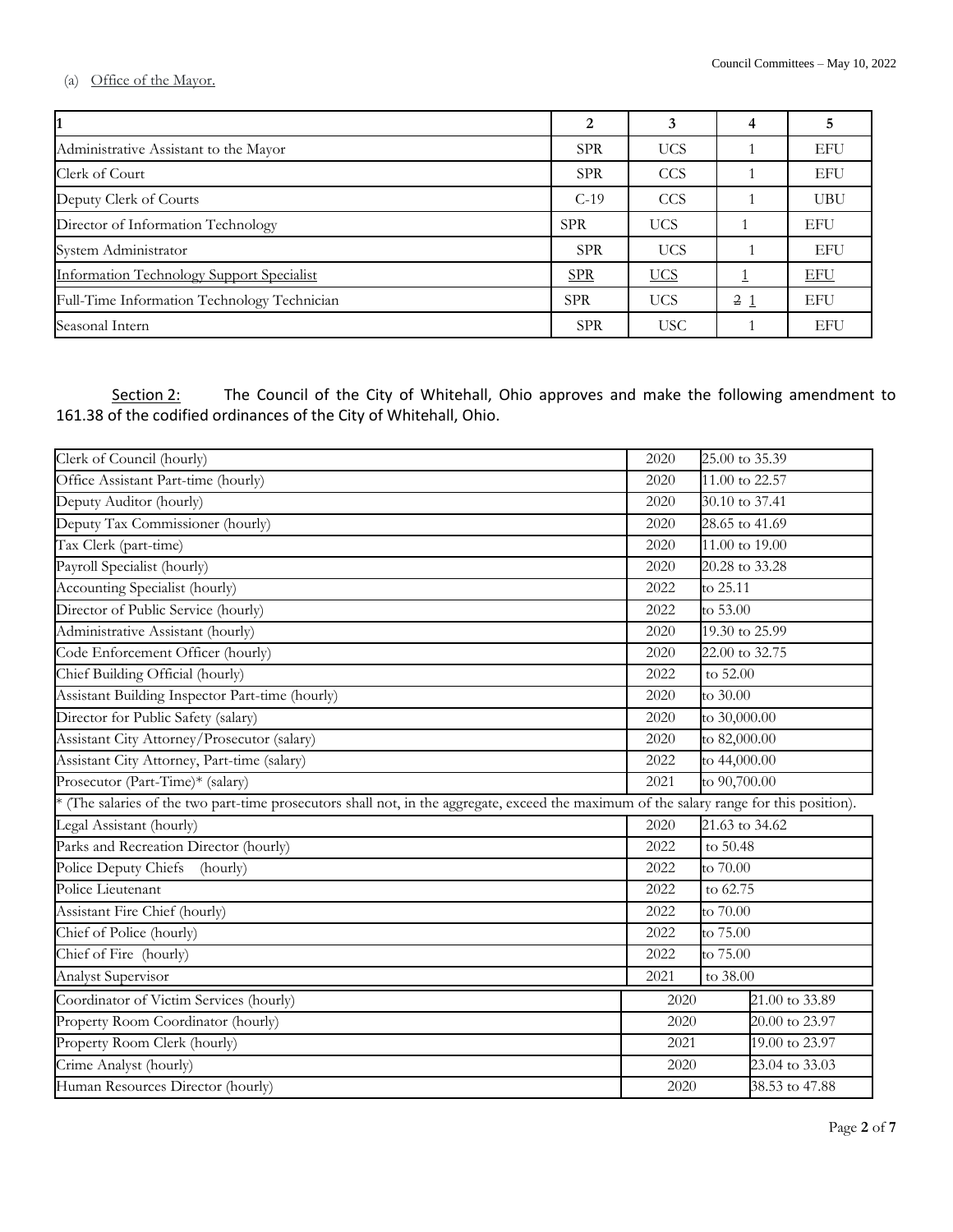| City Administrator*                              | 2021 | 65.89 to 78.69 |
|--------------------------------------------------|------|----------------|
| P&R Program and Marketing Specialist (hourly)    | 2022 | 20.67 to 26.92 |
| Street Superintendent (hourly)                   | 2022 | to 48.56       |
| Active Living Resource Coordinator               | 2022 | to 26.44       |
| Economic Development Manager (hourly)            | 2021 | 23.08 to 32.25 |
| Records Clerk Part-time (hourly)                 | 2021 | 19.50 to 25.00 |
| Grants Administrator (hourly)                    | 2020 | 28.85 to 37.02 |
| Full-Time IT Technician (hourly)                 | 2022 | to 34.50       |
| Code Enforcement/Animal Control Officer (hourly) | 2020 | 20.78 to 26.50 |
| Recreation Superintendent (hourly)               | 2022 | to 36.63       |
| Fiscal and Project Manager (hourly)              | 2020 | 28.00 to 34.61 |
| Paralegal (hourly)                               | 2020 | 20.00 to 25.00 |
| Clerk of Courts (hourly)                         | 2020 | 27.95 to 34.73 |
| Administrative Assistant to the Mayor (hourly)   | 2022 | to 34.69       |
| Senior Administrative Assistant (hourly)         | 2020 | 20.78 to 31.00 |
| <b>Information Technology Support Specialist</b> | 2022 | to 34.50       |
| Systems Administrator (hourly)                   | 2022 | to 38.00       |
| Director of Information Technology (hourly)      | 2022 | to 52.00       |
| Deputy Director of Public Affairs (hourly)       | 2021 | 25.32 to 41.82 |
| Director of Development (hourly)                 | 2022 | to $55.00$     |
| HR Generalist (hourly)                           | 2020 | 24.70 to 31.47 |

*The top range of the City Administrator cannot be more than 80% of the highest hourly wage for the Public Service Director and Economic Development Director combined.*

SECTION 3: That this Ordinance shall go into full force and effect at the earliest date permitted by law.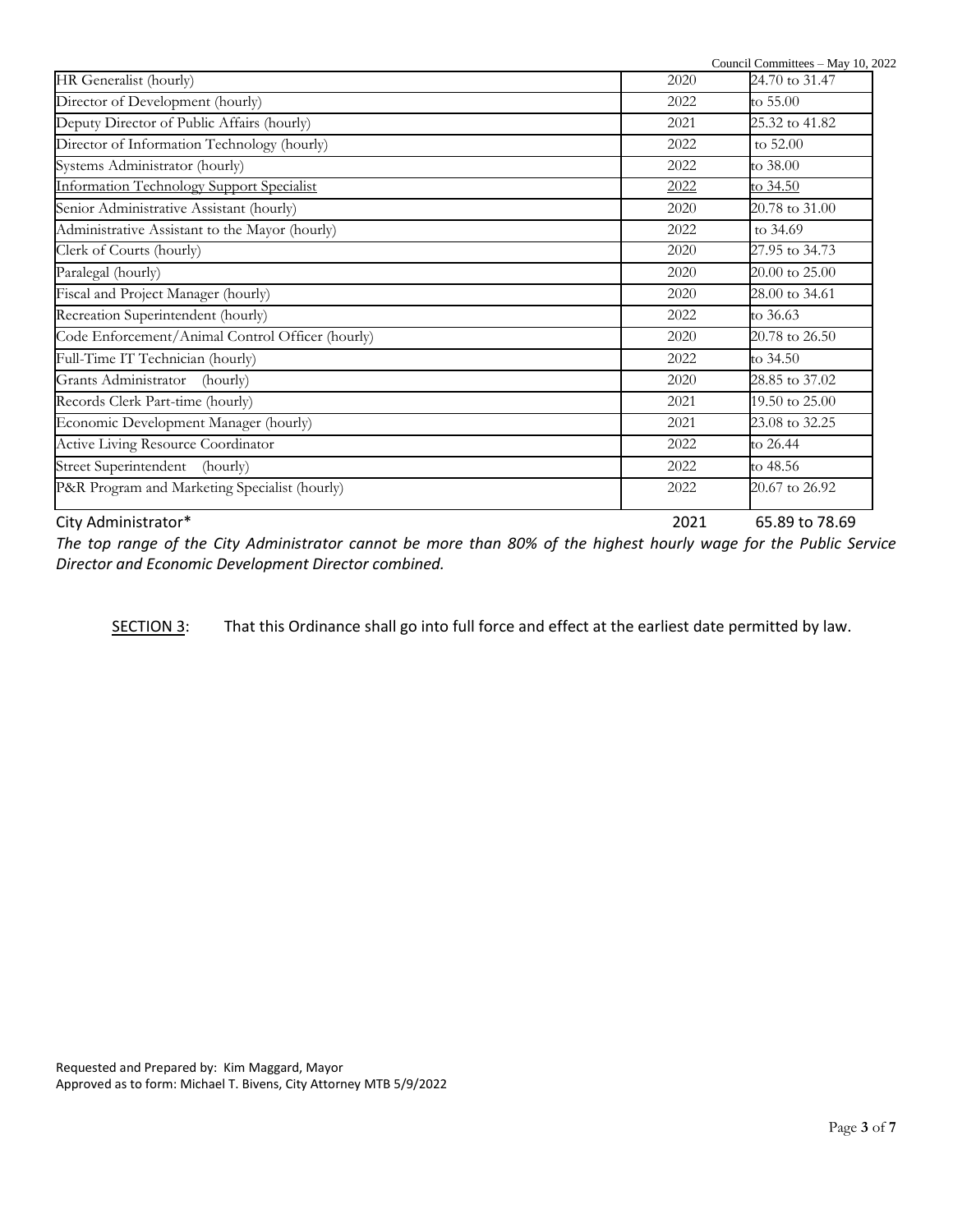### **DRAFT # 2 RESOLUTION NO. 015-2022** *(Comm. Of the Whole – 1st reading – ADOPT 05/17/2022- / )*

RESOLUTION ACCEPTING A GRANT IN THE AMOUNT OF TWO HUNDRED FIFTY THOUSAND AND NO/DOLLARS (\$250,000.00) FROM THE COLUMBUS BLUE JACKETS FOUNDATION FOR THE CONSTRUCTION OF A COMMUNITY STREET HOCKEY RINK AND DECLARING AN EMERGENCY.

WHEREAS, The Columbus Blue Jackets Foundation is dedicated to the health and wellness of children in Central Ohio, and

WHEREAS, The Columbus Blue Jackets Foundation dedicates time, resources and financial support to organization making a difference in the areas of pediatric cancer, reading, fitness through play and the grow and development of amateur hockey, and

WHEREAS, The Columbus Blue Jackets Foundation has provided more than \$11.9 Million the Central Ohio Community since the team's inception in 2000, and

WHEREAS, The Columbus Blue Jackets Foundation has announced a grant in the amount of two hundred fifty thousand and no/dollars (\$250,000.00) to the City of Whitehall for the construction of a community street hockey rink, as well as resources to establish hockey programming, staff training, equipment and resources to support educational programming; NOW, THEREFORE.

#### BE IT RESOLVED BY THE COUNCIL OF THE CITY OF WHITEHALL, OHIO:

SECTION 1: That the Council of the City of Whitehall accepts a grant in the amount of two hundred fifty thousand and no/dollars (\$250,000.00) from the Columbus Blue Jackets Foundation for the construction of a community street hockey rink.

SECTION 2: That this Resolution is hereby declared to be an emergency measure immediately necessary for the preservation of the public health, peace, safety and welfare and for the further reason that initial planning has begun and funds need to be lawfully accepted; WHEREFORE, This Resolution shall go into full force and effect immediately upon its passage and approval by the Mayor.

Requested and Prepared by: Kim Maggard, Mayor Approved as to form: Michael T. Bivens, City Attorney MTB 5/9/2022

### **THIRD READING:**

ORDINANCE NO. 013-2022 *(Comm. Of the Whole – 3rd reading – ADOPT 05/17/2022-Elmore/Kantor)* AMENDING 161.11(a) AND (b) TITLED "LEGAL HOLIDAYS" OF THE CODIFIED ORDINANCES OF THE CITY OF WHITEHALL, OHIO.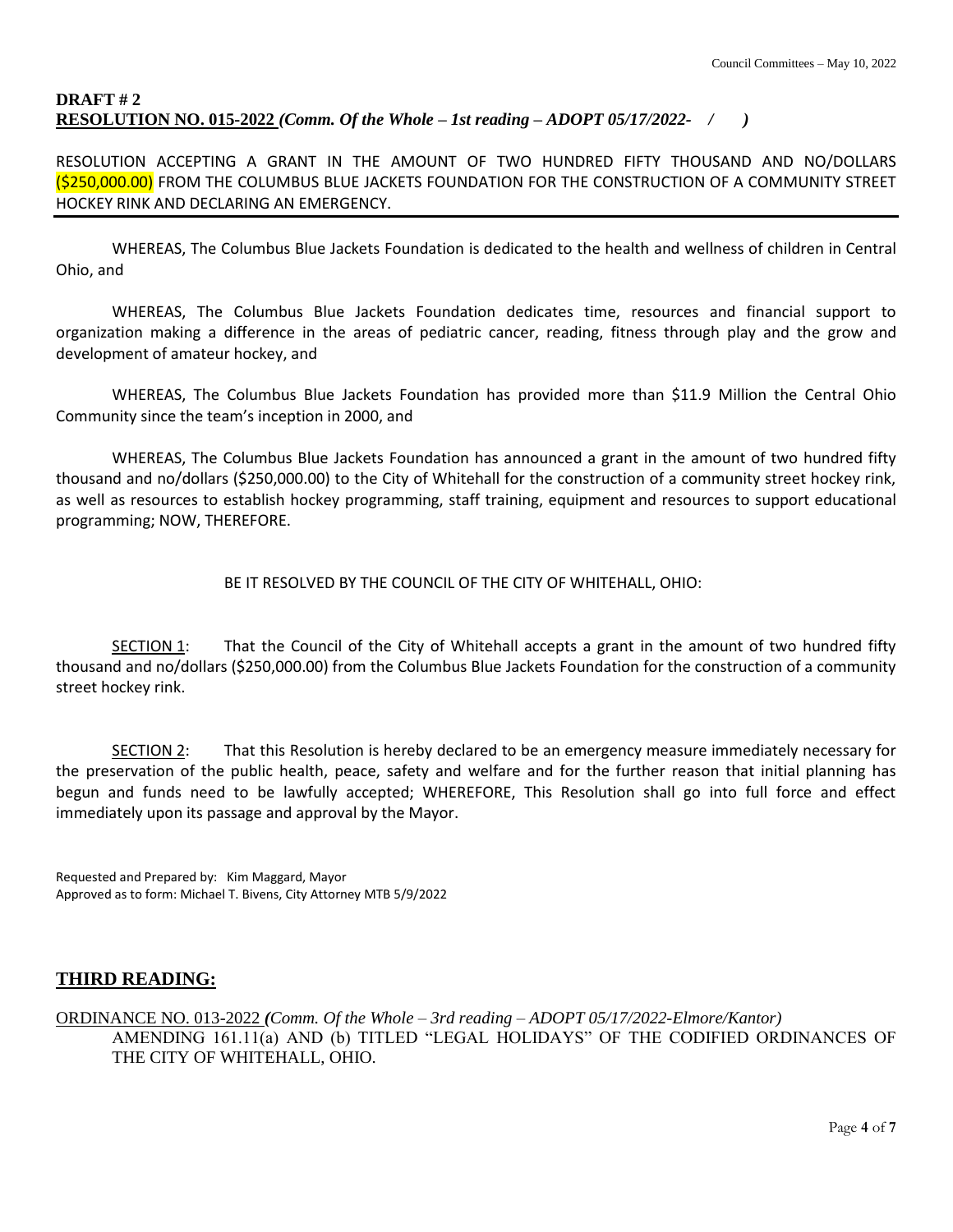### **SECOND READING:**

RESOLUTION NO. 014-2022 *(Comm. Of the Whole – 2nd reading – ADOPT 05/17/2022- / )* AUTHORIZING THE MAYOR TO PLACE A PROSPECTIVE APPLICANT FOR THE POSITION OF DISPATCHER AT A STEP D IN COMPLIANCE WITH SECTION 17.2 OF THE CURRENT LABOR AGREEMENT BY AND BETWEEN THE CITY OF WHITEHALL AND THE FRATERNAL ORDER OF POLICE, OHIO LABOR COUNCIL INC. AND DECLARING AN EMERGENCY.

### *STANDING COMMITTEES*

# **ADMINISTRATION AND FINANCIAL MANAGEMENT - Chairperson Bailey Members: Conison, Heck & Smith**

### **DRAFT # 3 ORDINANCE NO. 021-2022** *(Adm. & Fin. Mgmt. – 1st reading – ADOPT 05/17/2022- Bailey/ )*

AUTHORIZING AND APPROVING AN APPROPRIATION IN THE AMOUNT OF SIXTY-FOUR THOUSAND AND NO/100 DOLLARS (\$64,000.00) FROM UNAPPROPRIATED MONIES IN THE GENERAL FUND (101) TO THE STREET MAINTENANCE & REPAIR FUND (201); MAKING A SUPPLEMENTAL APPROPRIATION OF SIXTY-FOUR THOUSAND AND NO/100 DOLLARS (\$64,000.00) FROM THE STREET MAINTENANCE & REPAIR FUND (201) TO THE BUILDING & LOT MAINTENANCE EXPENSE ACCOUNT (201.000.54500) AND DECLARING AN EMERGENCY.

WHEREAS, the City of Whitehall's Poth Road Service Garage requires complete resurfacing of the parking lot; NOW, THEREFORE,

BE IT ORDAINED BY THE COUNCIL OF THE CITY OF WHITEHALL, OHIO:

SECTION 1: The Council authorizes and approves an appropriation in the amount of sixty-four thousand and no/dollars (\$64,000.00) from unappropriated monies in the General Fund (101) to the Street Maintenance & Repair Fund (201).

SECTION 2: The Council approves a supplemental appropriation of sixty-four thousand and no/100 dollars (\$64,000.00) to the Building & Lot Maintenance Expense Account (201.000.54500) for the purpose of resurfacing the parking lot at the City Service Garage.

SECTION 3: That the City Auditor is hereby authorized to draw his warrant upon the Treasurer of the City for these funds for the purpose stated in this ordinance.

SECTION 4: That this Ordinance is hereby declared to be an emergency measure immediately necessary for the preservation of the public health, peace, safety and welfare and for the further reason that the Contractor has immediate availability; WHEREFORE, This Ordinance shall go into full force and effect immediately upon its passage and approval by the Mayor.

Requested and Prepared by: Steven Quincel, City Auditor Approved as to form: Michael T. Bivens, City Attorney MTB 5/10/2022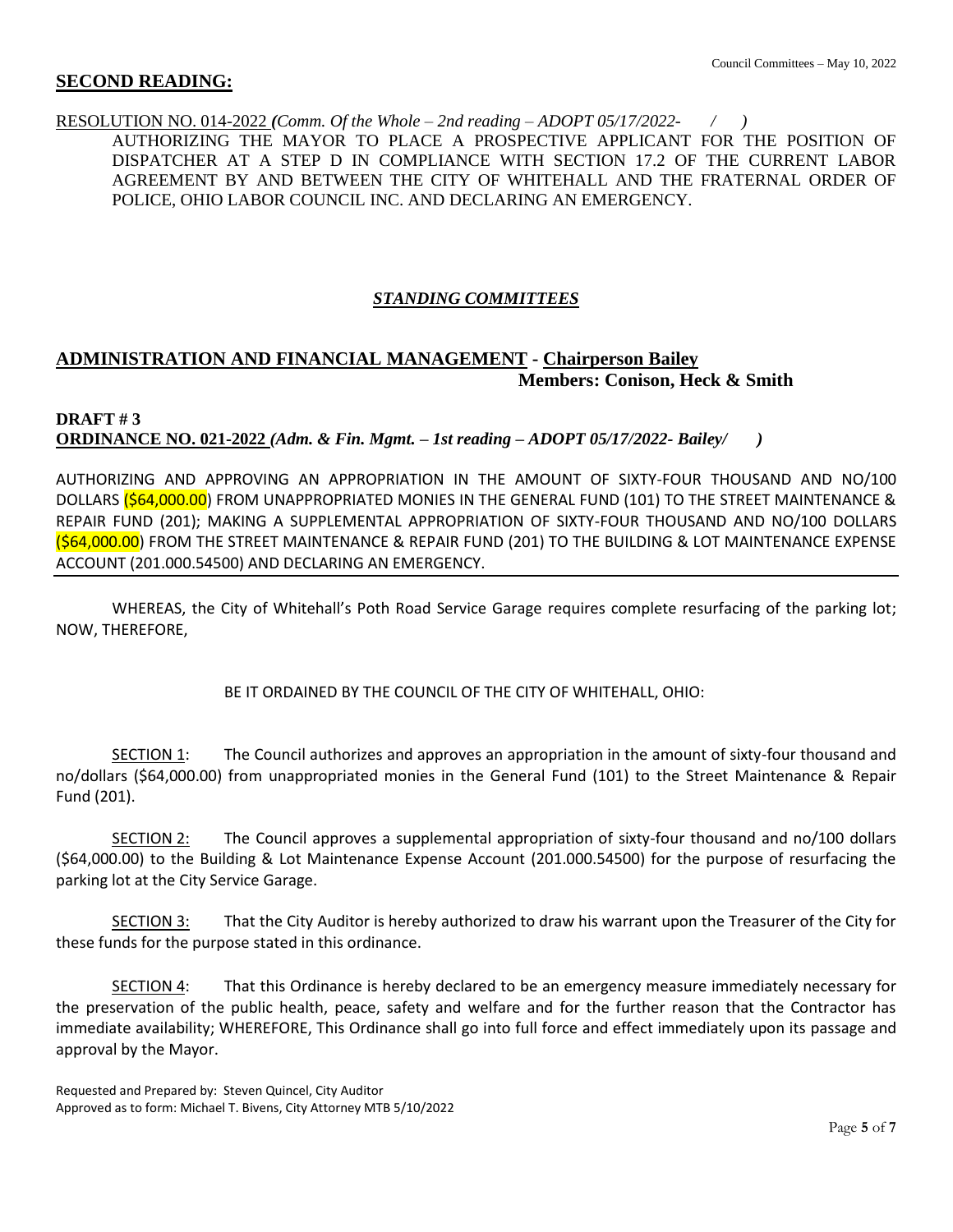# **COMMUNITY STANDARDS AND ENFORCEMENT – Chairperson Smith Members: Kantor, Elmore & Dixon**

No drafts or pending legislation.

# **COMMUNITY AND ELDER ADVOCACY – Chairperson Dixon Members: Bailey, Heck & Smith**

No drafts or pending legislation.

# **ECONOMIC DEVELOPMENT – Chairperson Kantor Members: Conison, Elmore & Smith**

No drafts or pending legislation.

# **INFRASTRUCTURE, MAINTENANCE AND SERVICES – Chairperson Conison Members: Bailey, Kantor & Dixon**

#### **DRAFT # 4 ORDINANCE NO. 022-2022** *(Infra., Maint & Srvs. – 3rd reading – ADOPT 06/21/2022- Conison/ )*

AUTHORIZING AND APPROVING A SUPPLEMENTAL APPROPRIATION IN THE AMOUNT OF FORTY-SEVEN THOUSAND FIVE HUNDRED AND NO/100 DOLLARS (\$47,500.00) FROM UNAPPROPRIATED MONIES IN THE GENERAL FUND (101) TO THE BUILDING AND LOT MAINTENANCE ACCOUNT (101.950.53300).

WHEREAS, the City of Whitehall's Municipal Building has broken and uninsulated window glass on several large panes on the building's east and south sides requiring replacement and;